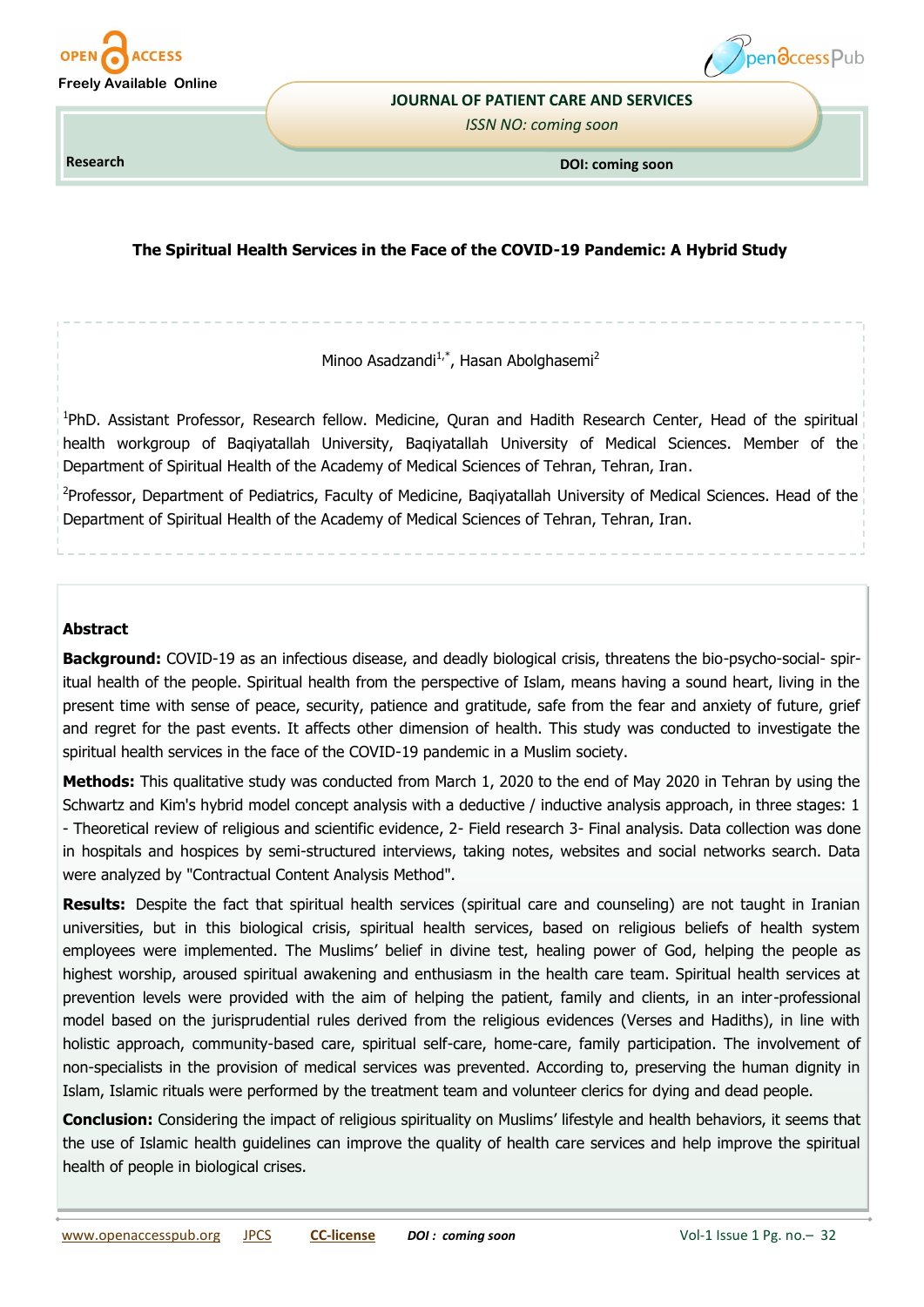



**Corresponding Author:** Minoo Asadzandi, Tehran, Vanak Square, South Sheikh Baha'i, and Nosrati Alley Baqiyatallah University of Medical Sciences (AS) Cell phone: 09123769064 E-mail: [mazandi498@gmail.com](mailto:mazandi498@gmail.com) **Keywords**: COVID-19, Spirituality, Health, Inter-professional **Received:** Feb 01, 2021 **Accepted:** Mar 24, 2021 **Published:** Apr 23, 2021

**Editor:** Sasho Stoleski, Institute of Occupational Health of R. Macedonia, WHO CC and Ga2len CC, Macedonia.

## **Introduction**

Coronaviruses can infect animals and humans and cause respiratory distress. These discomforts may be as mild as common cold, or as severe as pneumonia. In some cases, coronaviruses can be transmitted from animals to humans, and infected healthy people such as SARS (Acute Respiratory Symptoms) in 2002 to 2003 or MERS (Respiratory Symptoms of the Middle East) in 2012, which was transmitted from camels to humans. The new coronavirus (COVID-19) with symptoms of fever, cough, and dyspnea can lead to acute respiratory failure and death. It usually spread through coughing and sneezing, contaminated hands, contact with an infected person or touching contaminated surfaces. Due to the contagious power and high mortality of the disease, this biological crisis, in addition to socioeconomic consequences, has caused psycho- spiritual problems for people around the world [1-6] because in acute life-threatening illnesses, the perceived threat of the disease increases due to the severity of the patient's situation [7]. In COVID-19 disease, some of the patients should be admitted to the intensive care unit (ICU) due to the respiratory failure and multi- failure organs (MFO) [8]. Severe physical symptoms and rapid spread of the disease among family members, causes psychological problems such as (fear, panic attacks, death anxiety, depression, etc.) and spiritual distress (disappointment with God's Mercy, dissatisfaction with fate, resentment, and revenge...) [9]. These problems threaten the people's spiritual health and requires spiritual care [10].

Due to the effectiveness of religious spirituality, on reducing stress [11, 12] the World Health Organization (WHO) introduces a health-promoting lifestyle combined with six dimensions of: -Spiritually and believing in God for mental health,-Sense of responsibility for health promotion,- Maintaining

interpersonal relationships to promote the social health,-Stress management for prevention of physical and mental illness,- Physical activity and healthy diet [13]. The encouraging healthy behavior and creating a healthy environment were the two goals of the WHO in 2020 for Healthy People Program [14]. Health promotion as an important pillar of society's progress has been considered in WHO policy [15]. Today, health services and treatment team, are focusing on promoting health, preventing disease, and eliminating factors that have a negative impact on the health of societies. [16]. Considering the bio- psycho-socio-spiritual health problems caused by COVID-19 pandemic, the importance of surveying health services in countries around the world is important. Due to the fact that in Iran, health system personnel and health science students do not learn the method of spiritual care or spiritual counseling in the academic course this research was conducted to answer these two questions: 1- Were spiritual health services provided in Pandemic COVID-19 in Iran? 2- What was the basis of providing spiritual health services in this biological crisis? This study aims to investigate the spiritual health services in the face of the COVID-19 pandemic in Iran.

### **Materials and Methods**

This qualitative study was conducted from March 1, 2020 to the end of May 2020 in Tehran, by using the concept analysis method of Schwartz and Kim hybrid model, which is a strong methodology for concept development with deductive / inductive analysis approach. Research was implemented in three stages: 1- Theoretical review, 2- Work in the field (field research) 3- Final analysis [17]. The main emphasis in the theoretical review was to identify the essential components of the concept definition, how to measure it, which were included the following steps: concept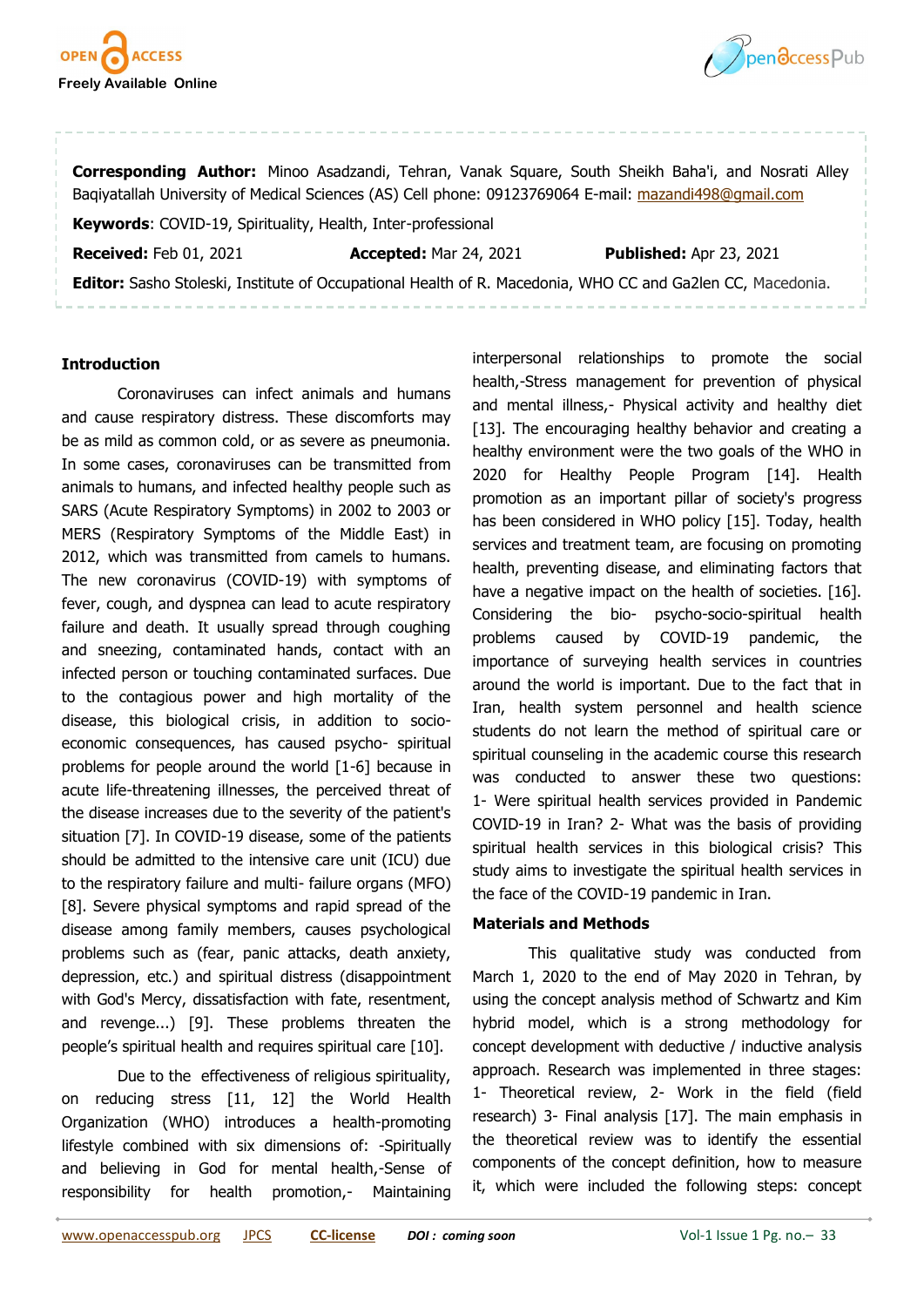

selection, text search, discussion of the meaning and method of measurement, and finally, the selection of the working definition. Inclusion criteria were: - Religious evidence related to sound heart, Islamic health instructions in infectious diseases, from the books of Shiite Hadith. Scientific evidence related to COVID-19 disease, physical, psychosocial and spiritual consequences of the disease. - access to the full text of the article, -during the outbreak of the disease 2019-2021, -available in reputable databases (PubMed, Web of Science, SID, Scopus, and Magi ran). Exclusion criteria: - Lack of full text or lack of valid sources.

In the field research phase, after obtaining informed written consent, semi-structured individual interviews were conducted by target-based sampling. Samples were selected from the medical staff of Baqiyatallah Hospital. Interviews continued until data saturation. In order to get acquainted with possible and unforeseen issues and to form a combination of questions, a few initial interviews were conducted. The questions were based on the interview process and included the following: 1- Do your patients, their family or your colleagues face spiritual problems? 2- What do you do to help alleviate their spiritual suffering? In order to increase the accuracy and robustness of the research as well as the accuracy and comprehensiveness of the collected information, notes were taken on the people's behaviors in the face of biological crisis in social networks (national media, WhatsApp, Instagram). Work in the field, with the aim of confirming and consolidating the concept through the analysis of collected data, to examine the components of the concept at a practical level, coincided with the first stage of research. In the final analysis stage, the findings of the initial theoretical analysis were compared with the data in the field [18].

# Data Analysis Method

Data analysis was performed based on conventional content analysis method, which is a continuous comparative analysis method. This method was used as a method to determine the reliability and validity of data. [19]. Usually, the contractual content analysis approach uses for data derived from participants in the research method inductively and without imposing an opinion. In studies that aim to describe a phenomenon, the contractual method is

used. This method is used especially when the theory or research literature on a phenomenon is limited. The researcher was completely immersed in the data to gain a new understanding. First, data analysis began with repeated reading of the text to immerse the researcher in it. Then, the texts were read word for word to extract the code. That was a continuous process from code extraction to naming. The codes were then categorized into classes based on the differences, and the relationship between them were determined. These classifications were for organizing and grouping code into "meaning clusters". Also, based on the relationships between subclasses, some of them could be combined and organized within newer classes, and the relationships between them could be shown to reorganize into a schematic tree based on a hierarchical structure. Then for each subcategory, category, code, definition were provided. For the content analysis approach followed these seven steps: 1. Formulate a research question, 2. Select a sample for study, 3. Definition of classes, 4. the process of coding 5. Execute the coding process, 6. Determining validity, 7. Analysis of the results of the coding process [20].

### **Findings**

# Findings of Scientific and Religious Evidences

From the Qur'an point of view, spiritual health means having a sound heart [21] a calm and confident spirit, with sense of security, hope, optimism, happiness, contentment [22]. Spiritual health is achieved by the "truth worship"[23]. Servants of God, with sense of non-ownership, charity and forgiveness for God's sake, can achieve social health. They achieve mental health by avoiding selfishness, surrendering, trusting, entrusting everything to God and enduring hardships. By fulfilling God's commands and improving lifestyle in nutrition, sleep patterns, activities, avoiding drug addiction, stress management, they can achieve physical health [24].

Loving God and lack of dependence on position, fame, money, social status, lead them to spiritual health [25]. The sound heart owners live in the present time with patience and gratitude, safe from the fear and anxiety of future events, grief and regret for the past events [26]. They are wise, chaste, brave, righteous, merciful, kind and compassionate. By following the commands of religion and good deeds, they attain faith.

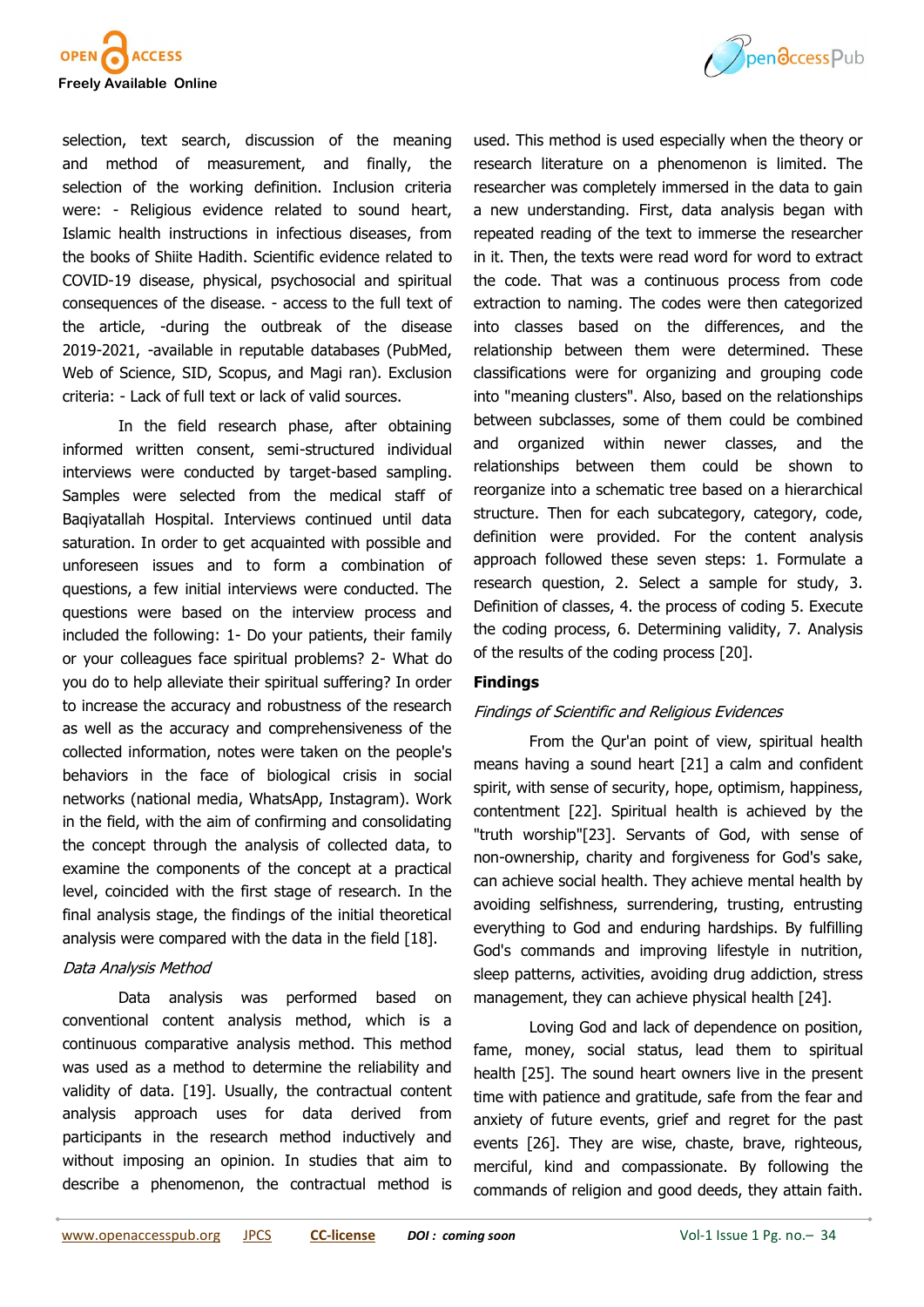

Then they find piety, certainty and sincerity in faith [27]. They set the Ibrahim (AS) and Prophet Mohammad (PBUH), as their role model and follow them in their personal and social behaviors [28]. They trust in God and consider the unpleasant events as a divine test that can be a spiritual experience [29]. The sound heart owners, with faith and righteous deeds, attain "Hayat Taybeh" which is the highest level of the quality of life [30]. The belief in life after death, makes them patient and resilient in the face of crisis [31]. They sincerely strive for God's sake so death is martyrdom for them [32].

## Related Spiritual Health Services table1.

Despite the fact that spiritual health services (spiritual care and counseling) are not taught in Iranian universities, but in this biological crisis, spiritual health services, based on religious beliefs of health system employees were implemented. The Muslims' belief in divine test, healing power of God, helping the people as highest worship, aroused spiritual awakening and enthusiasm in the health care team. Spiritual health services at prevention levels were provided with the aim of helping the patient, family and clients, in an inter-professional model based on the jurisprudential rules derived from the religious evidences (Verses and Hadiths). It was in line with holistic approach, community-based care, spiritual self-care, home-care, family participation.

## **Discussion**

The Shiite religion has been the official religion in Iran since the 16th century. After the Islamic Revolution of Iran (1978), the government was established according to the rules of jurisprudence [42, 43] as a divine law that expresses the duty that God expects from His servants in every verbal and non-verbal behavior [44]. Imams' jurisprudence is one of the most important sources of law in Iran [45]. The various social laws are inferred from the Qur'an and hadiths [46]. Religious orders have shaped the normative beliefs and cultural norms of the Muslims people [34]. The Islamic spirituality as a valuable resource for reducing health problems, promoting health, adapting to stressful events and improving the quality of life [47] is in harmony with the World Health Organization perspective about health promotion as



The participation of the people in the face of national crises, are blessings that can be seen among the followers of the Abrahamic religions and Muslims [52]. Given that the crisis of manpower shortages, rising treatment costs, disease beyond geographical boundaries, bioterrorism, has affected the health systems of countries [53], this partnership and empathy reinforces the self-care and home care approach, family members' participation in the treatment and care process [54]. The religious beliefs, also facilitates the interdisciplinary collaboration of health science graduates with unique cultural contexts and educational approaches and provides inter-professional services to address the health needs of society [55]. It provides the holistic care, community-based health services according to the beliefs and cultural values of the community and respecting the opinions of patients / clients / families in crisis situations [56].The interprofessional spiritual health services based on the Islamic culture [57], led the provision of health services at various levels of prevention, for healthy people / clients / patients [58] by a team work approach to combat the disease [59].

### Ethical Considerations

All ethical considerations were carefully observed by the authors, including: avoiding plagiarism, obtaining informed written consent, avoiding any manipulation or alteration of data, duplication.

### **Acknowledgements**

There was no Financial Support.

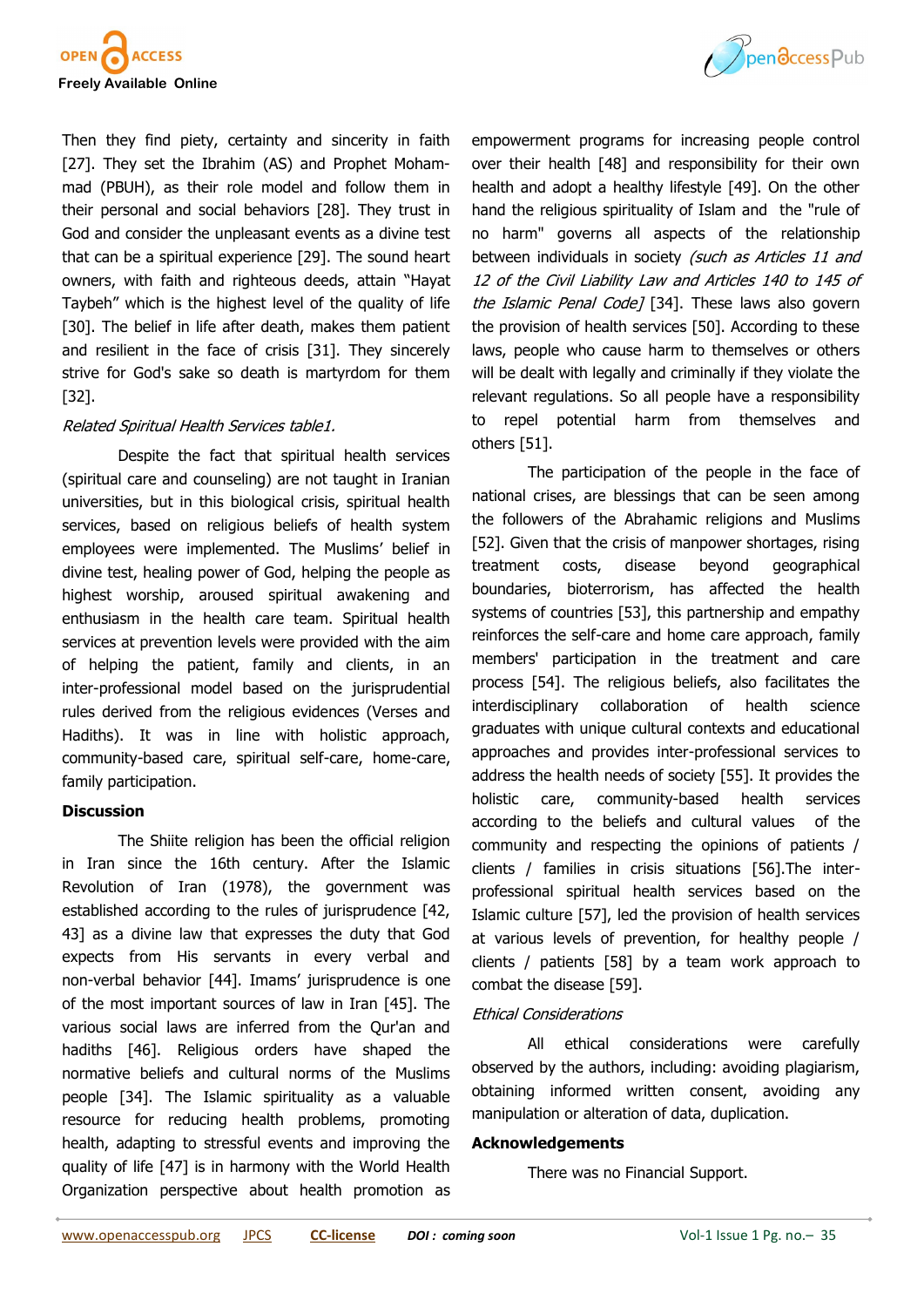

,...



| Table 1. Spiritual Health Services and their Jurisprudential rules:                                                    |                                                                                                                                                                                                                                                                                                                                                                                                                              |                                                                                                                                                                                                                                                                                                                                                                                                                                                                                                                                                                                                                                                                                                                     |  |
|------------------------------------------------------------------------------------------------------------------------|------------------------------------------------------------------------------------------------------------------------------------------------------------------------------------------------------------------------------------------------------------------------------------------------------------------------------------------------------------------------------------------------------------------------------|---------------------------------------------------------------------------------------------------------------------------------------------------------------------------------------------------------------------------------------------------------------------------------------------------------------------------------------------------------------------------------------------------------------------------------------------------------------------------------------------------------------------------------------------------------------------------------------------------------------------------------------------------------------------------------------------------------------------|--|
| Jurisprudential rule                                                                                                   | Related verse and narration                                                                                                                                                                                                                                                                                                                                                                                                  | Proceedings                                                                                                                                                                                                                                                                                                                                                                                                                                                                                                                                                                                                                                                                                                         |  |
| Rule of Obligation: The need to<br>prevent possible harm to life.<br>Respect for individuals [34]                      | Do not destroy yourself with<br>your own hands, do well, God<br>loves the doers of good (verse<br>195 of Surah Al-Baqarah). You<br>are all in charge and<br>responsible, you will be asked<br>"about your subordinates" [35]<br>If you hear about a plague in a<br>land, never enter it. But if the<br>plague spreads in your living<br>space, don't leave it at all.<br>$[36].$                                             | Implementation of the isolation plan: - closing<br>schools and universities and conducting virtual<br>education, -closing mosques and shrines, -<br>closing Friday prayers, -closing passages, parks<br>and busy areas, high-risk jobs, stadiums, -legal<br>bans on trips between cities, "Stay at Home"<br>campaign. Paying attention to the issue of self-<br>care, implementing home care program in cases<br>of non-emergency diseases, participation of<br>family members in care, taking responsibility for<br>maintaining personal and family health,                                                                                                                                                        |  |
| The rule of not harming: In<br>Islam, no harm is allowed to<br>oneself or others[37]                                   | Whoever persecutes a believer<br>has certainly persecuted me, so<br>whoever persecutes me has<br>persecuted God, and whoever<br>persecutes God, then he is<br>cursed in the Torah, the Bible,<br>the Psalms, and the Qur'an<br>[38]. <i>A Muslim is one who,</i><br>people are safe from his hands<br>and tongue.[38] As the leader<br>of the society and the Islamic<br>ruler, keep the people from<br>harming others [39]. | Permission for "non- presence" of one-third of<br>employees with underlying heart-respiratory<br>diseases - immunodeficiency - undergoing<br>immunosuppressive drugs - over 60 years of age<br>at work. -Disinfection of roads and streets. -<br>People education about the symptoms of the<br>disease, Encouraging people for going to<br>medical centers only in urgency situation, -<br>Preparing diagnostic kits for the disease, -<br>Presenting the number of infected people,<br>hospitalized and the number of daily deaths in<br>the whole country, -Screening people with the<br>software of the Ministry of Health, -Preparing a<br>software program indicating the level of pollution<br>in each region |  |
| Rule of announcement: It is<br>obligatory to inform uninformed <i>disease without prescribing a</i><br>people $[34]$ . | "Use medical treatment,<br>because God did not create the<br>medicine for it, except for age.<br>[40]"                                                                                                                                                                                                                                                                                                                       | Doing home isolation, -Hospitalizing patients, -<br>Free treatment of poor patients. - Public<br>education about that the disease has not a<br>specific drug for the treatment of the virus. The<br>vaccine has not yet been "prepared." Treatments<br>are symptomatic and life-sustaining.                                                                                                                                                                                                                                                                                                                                                                                                                         |  |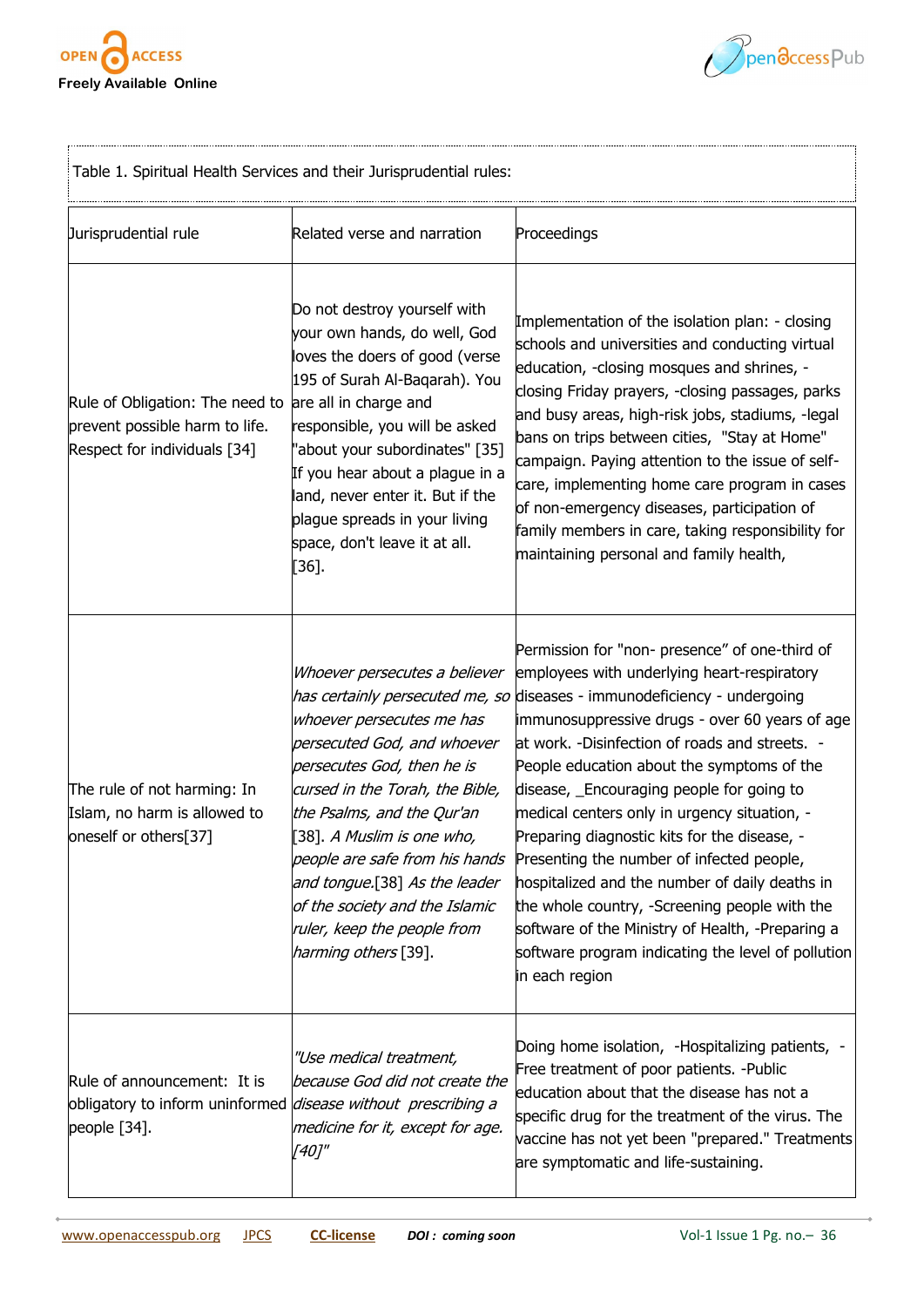



| Rule of Obligation: Prevent<br>possible harm to life and<br>property and respect for<br>individuals [34]                            | The sanctity of the believer is higher<br>than the sanctity of the Ka'bah" [41].                                                                                                                                                                        | -Recovery services for patients with the<br>disease in the two weeks after treatment, -<br>Voluntary presence of professors and<br>medical students to take care of Corona<br>patients in hospitals and convalescent<br>homes, - spiritual care for "dying people,"<br>bathe and bury the dead with respect and<br>human dignity, and bury the dead in a<br>special place in cemeteries by volunteer<br>clerics. |
|-------------------------------------------------------------------------------------------------------------------------------------|---------------------------------------------------------------------------------------------------------------------------------------------------------------------------------------------------------------------------------------------------------|------------------------------------------------------------------------------------------------------------------------------------------------------------------------------------------------------------------------------------------------------------------------------------------------------------------------------------------------------------------------------------------------------------------|
| Rule of Guidance: Guiding<br>the ignorant person is an<br>obligation                                                                | Do not follow what you are unaware<br>of it. The ear, the eye, and the heart<br>are all responsible. (Surah Al-Isra ',<br><i>verse</i> [36]                                                                                                             | Informing and answering people's questions<br>over the phone about COVID-19, its signs<br>and symptoms, at risk people, by Ministry of<br>Health Staff.                                                                                                                                                                                                                                                          |
| Guarantee rule: According<br>to Islam, the entry of non-<br>specialists in the field of<br>medicine is strictly<br>prohibited [34]. | Anyone who practices medicine<br>without knowledge is a guarantor.<br>Non-physician is guarantor for causing<br>death or less damage.<br>It is necessary for the ruler of the<br>Islamic society to imprison criminal<br>scholars and ignorant doctors. | Legal action taken: - Those who sought<br>medical advice in cyberspace without<br>medical knowledge or who were present at<br>patients' beds and injured patients were<br>prosecuted. - False talks about disease was<br>corrected by specialized doctors.                                                                                                                                                       |

# **Conflict of Interests**

The authors declare no conflict of interest.

# **References**

- 1. Liu J, Liao X, Qian S et al (2020). Community transmission of severe acute respiratory syndrome coronavirus. Emerg Infect Dis, doi.org/10.3201/ eid2606.200239
- 2. Chan J, Yuan S, Kok K et al (2020). A familial cluster of pneumonia associated with the 2019 novel coronavirus indicating person-to-person transmission: a study of a family cluster. Lancet, doi: 10.1016/S0140-6736(20)30154-9
- 3. Li Q, Guan X, Wu P, et al (2020). Early transmission dynamics in Wuhan, China, of novel coronavirus-infected pneumonia. N Engl J Med, doi:

# 10.1056/NEJMoa2001316.

- 4. Huang C, Wang Y, Li X, et al (2020). Clinical features of patients infected with 2019 novel coronavirus in Wuhan, China. Lancet. 395: 497-506.
- 5. Burke RM, Midgley CM, Dratch A, Fenstersheib M, Haupt T, Holshue M,et al (2020). Active monitoring of persons exposed to patients with confirmed COVID-19. MMWR Morb Mortal Wkly Rep, doi: 10.15585/mmwr.mm6909e1external icon.
- 6. Van Doremalen N, Morris D, Bushmaker T, et al (2020). Aerosol and Surface Stability of SARS-CoV-2 as compared with SARSCoV-1. New Engl J Med, doi: 10.1056/NEJMc2004973

7. Asadi M, Asadzandi M, EbadiA (2014). Effects of spiritual care based on Ghalb Salim nursing model in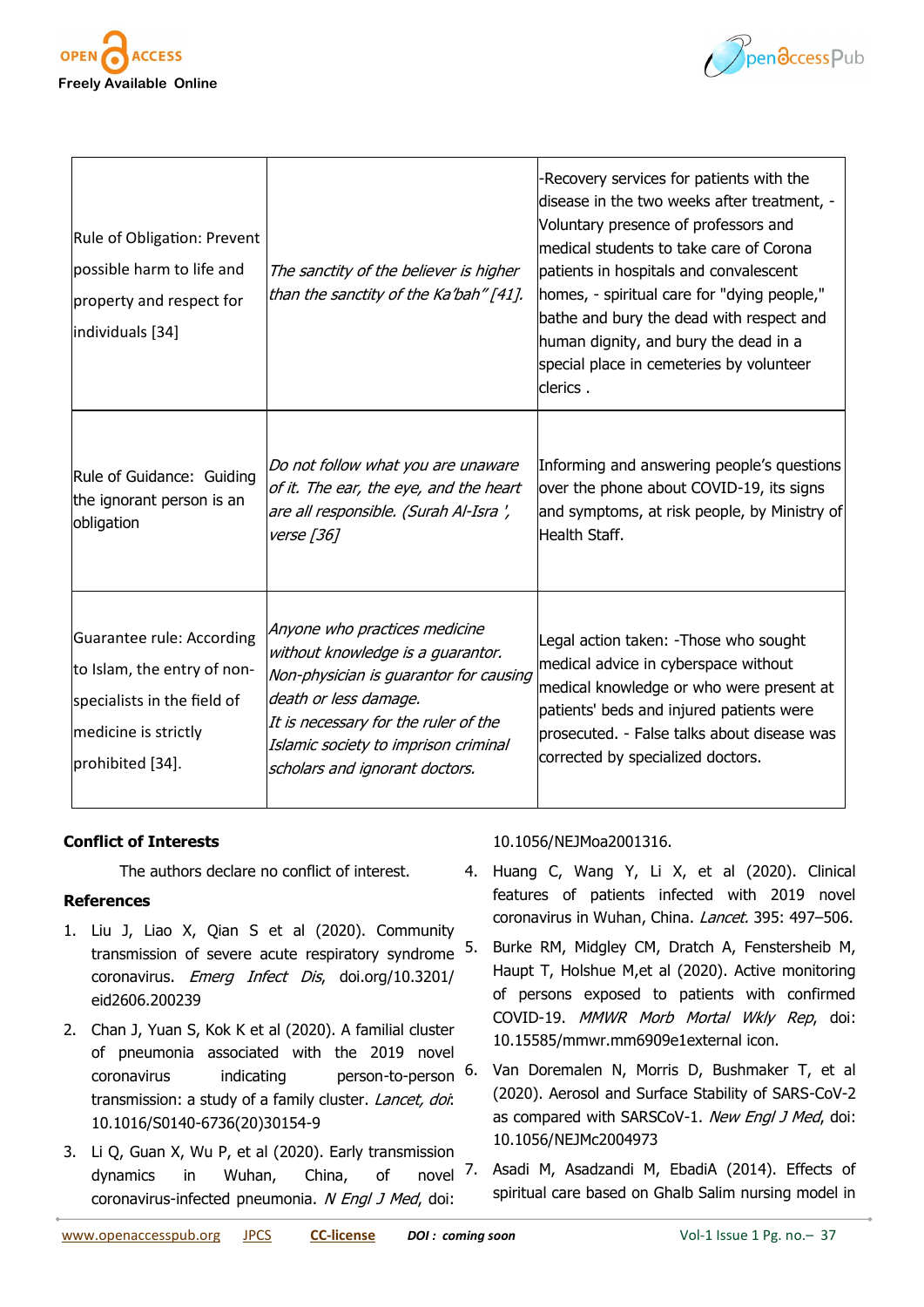

Pendccess Pub

reducing anxiety of patients undergoing CABG surgery. *IJCCN*, 6(4):142-151.

- 8. Asadzandi M (2011). Principles of Critical Care (ICU intensive care unit). Tehran: IRGC Textbooks Publication Center.
- 9. Asadzandi M (2017). Clients and Patients' Spiritual Nursing Diagnosis of the Sound Heart Model. J Community Med Health Educ,7(6):1-6.
- 10. Taghizadeh K, Asadzandi M, Tadrisi D, Ebadi A (2011). Effect of prayer on severity of patient's illness in intensive care units.  $IJCCN$ ,  $4(1)$ ,  $1-6$ . 22.
- 11. Asadzandi M (2018). Effect of spiritual health (Sound Heart) on the other dimensions of health at different levels of prevention. Clin J Nurs Care Practice, 2: 018-024.
- 12. Pargament KI, Koenig HG, Tarakeshwar N, Hahn J (2004). Religious coping methods as predictors of psychological, physical and spiritual outcomes among medically ill elderly patients: a two-year longitudinal study. J. Health Psychol, 9(6):713-730.
- 13. Alpar SL, Karabacak U, Sabuncu N (2008). Change in the health promoting lifestyle behaviour of Turkish University nursing students from beginning to end of nurse training. Nurse Educ Pract, 8(6): 382-388.
- 14. Wittayapun Y, Butsripoom B, Ekpanyaskul C (2010). Factors affecting health-promoting behaviors in nursing students of the faculty of nursing of University Thailand. J. Public Health, 40(2):215-25.
- 15. Spratt J, Philip K, Watson C (2006). Part of who we are as a school should include responsibility for well-being: Links between the school environment, mental health and behavior. Pastoral Care Educ, 24 (3):14-21.
- 16. Harkreaders M. (2018) Fundamental of nursing. Philadelphia: Lippincott.
- 17. Rodgers BL, Knafl KA. (2015)Concept development in nursing: Foundations, techniques, and applications. WB Saunders Co.
- 18. Burns N, Grove S. (2017) the practice of Nursing Research (conduct, critique and Utilization). Philadelphia: W.B. Saunders com.
- 19. Anthony S, Jack S. (2009) Qualitative case study methodology in nursing research: an integrative review. Journal of advanced nursing. 65(6):1171-81.
- 20. Walker L, Avant K. (2018) Strategies for theory construction in nusing.4th edition. New York: Pearson prentice Hall.
- 21. Asadzandi M (2019). Sound Heart, Spiritual Health from the perspective of Islam. *J Relig Theology*, 2 (4):22-29.
- 22. Asadzandi M (2019). Characteristics of Sound Heart Owners as Islamic Spiritual Health Indicators. JCMHC, 4(1):1-4.
- 23. Abolghasemi H, Asadzandi M (2018). Reinforcing faith, the main care and method of maintaining and improving the spiritual health of patients and clients. ijhp, 1(1):39-49.
- 24. Abolghasemi H, Asadzandi M (2019). How Spiritual Health Affects Other Dimensions of Health. Ijhp, 3 (2):164-174.
- 25. AhmadiY, Darzi H, Asadzandi M, Sepandi M(2020) The Impact of Inter professional Spiritual Health Education on Military Students' Lifestyle. Journal of Military Medicine 22 (10), 1044-1053
- 26. Mazandarani H, Asadzandi M, Saffari M, Khaghanizadeh M (2018). The Effect of Spiritual Care Based on Sound Heart Model on Quality of Life in Hemodialysis Patients. J Psyche Behave Health Forecast, 1(1):1-6.
- 27. Asadzandi M (2017). Professors, spiritual characteristics for role- modeling education. Edu Strategies in Med Scie, 10(1):23-35.
- 28. Tabatabaee, M.(2020) Tfsyr Al-Mizan. Qom: Office of Publications.
- 29. Asadi M, Asadzandi M, Ebadi A (2013). The effect of spiritual care based on «GHALBE SALIM» model on spiritual experiences of patients undergoing coronary artery bypass surgery. *J. Cardiol*, 2(2): 30-39.
- 30. Asadzandi M (2020). Letter to the Editor, "Hayat Taybeh or the Concept of Islamic Spiritual Health". Ijhp, 2(2):281-283.
- 31. Saeedi Taheri Z, Asadzandi M, Ebadi A (2013). The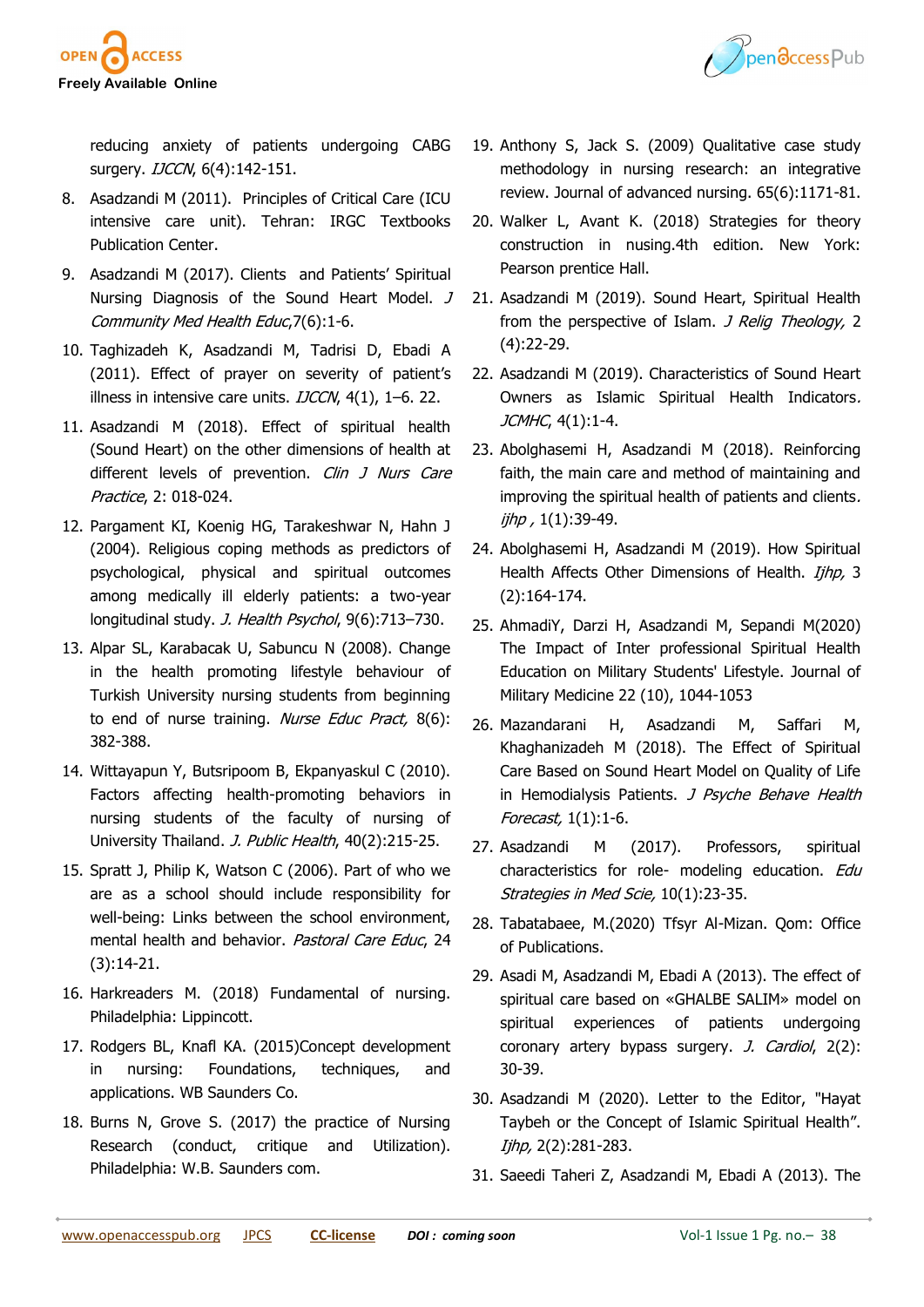

Pendccess Pub

effect of spiritual care based on GHALBE SALIM model on spiritual experience in patients with coronary artery disease. IJPN, 1(3); 45-54.

- 32. Asadzandi M (2019). Prevention of Death Anxiety by Familiarity with the Concept of Death. J Prev Med Care, 9, 2 (4): 23-30.
- 33. Asadzandi M, Abolghasemi H, Javadi M, Sarhangi M. (2020) A Comparative Assessment of the Spiritual Health Behaviors of the Iranian Muslim in the COVID -19 Pandemic with Religious Evidence.. Journal of Military Medicine 22 (8), 864-872
- 34. Heshmati M, Zahedian M, Heshmati F, Nik Raftaf (2019). Physician's responsibility in providing education to the patient from the perspective of Imami jurisprudence. Nurs. Manag, 8(8): 40-47.
- 35. Majlisi M (2019). Bihar Al-Anwar, The Great Encyclopedia of Shia Hadith . Tehran: Daralktb Islam.volume 72 p38.
- 36. Craig C(2020). Can the Power of Prayer Alone Stop a Pandemic like the Coronavirus? Even the Prophet Muhammad Thought Otherwise | Opinion. Newsweek. Available at: [https://](https://www.newsweek.com/prophet-prayer-muhammad-covid-19-coronavirus-1492798) [www.newsweek.com/prophet](https://www.newsweek.com/prophet-prayer-muhammad-covid-19-coronavirus-1492798)-prayer-muhammadcovid-19-[coronavirus](https://www.newsweek.com/prophet-prayer-muhammad-covid-19-coronavirus-1492798)-1492798.
- 37. Ameli H (2017). Alvasael-Shiite. Oom. Alebeit Publications.
- 38. Majlisi M (2019). Bihar Al-Anwar, The Great Encyclopedia of Shia Hadith . Tehran: Daralktb Islam. Volume 1 p113.
- 39. Shairi M (2020). News Assemblies. Heydariyeh Publications. p:147
- 40. Koleini A (2018). Kafi principles. Tehran: Culture of the Prophet Muhammad Progeny Publications. Volume 2 p105.
- 41. Ibn Babawiyyah M (2000). The character of Sheikh Saduqh. Tehran: Ketabchi Publications. Volume 1.P:27.
- 42. Giddens A, Philip W (2019). Sociology. 8th Edition. Philadelphia: Wiley Publications.
- 43. Hosseini al-Hashemi M (2016). Philosophy of Jurisprudence System. Qom: Cultural Center for Islamic Studies.
- 44. Motahhari M (2019). Introduction to Islamic Sciences, the Jurisprudence. Qom: Sadra Publications. p.54
- 45. Georgian A (2018). The History of Jurisprudence and Jurists, Tehran: Samt Publication. p.7.
- 46. Asadzandi M (2013). Access to the Sound Heart identifies the concept of spiritual health. Medical Figh, 19 (6):143-174.
- 47. Asadzandi M (2018). An Islamic religious spiritual health training model for patients. J Relig Health, 59:173-182.
- 48. Heles D (2007). Healthy living quidelines. Efteghar Ardebili H Iranian Publishers .
- 49. Asadzandi M (2018). Spiritual Empowerment Program Based on Sound Heart Model in the Cancerous Children's Family. Austin, 3(1): 1-5.
- 50. Asadzandi M (2018). Designing Inter Professional Spiritual Health Care Education Program for Students of Health Sciences. JNPHC, 1(1):1-7.
- 51. Asadzandi M (2017). Spiritual Self-care, Publisher: Resaneh-takhassosi.
- 52. Asadzandi M, Shahrabi Farahany S, Abolghasemy H, Saberi M, Ebadi A(2020). Effect of Sound Heart Model- based spiritual counseling on stress, anxiety and depression of parents of children with cancer. Iran J Ped Hematol Oncol, 10(2): 1-9.
- 53. Hodge D(2014). Addressing Spiritual Needs and Overall Satisfaction With Service Provision Among Older Hospitalized Inpatients. J Appl Gerontol. DOI: 101177/ 0733464813515090. 2014.
- 54. Asadzandi M (2018). An Islamic religious spiritual health training model for patients. J Relig Health, 59:173-182.
- 55. Buring S, Broeseker A, Conway S, Duncan-Hewitt W, Hansen L, et al (2009). Interprofessional education: definitions, student competencies, and guidelines for implementation. Am. J. Pharm. Educ, 73(4):59-65.
- 56. Asadzandi M, Eskandari AR, Khadem M, Ebadi A (2017). Designing and validation religious evidencebased guidelines of Sound Heart pastoral care model for hospitalized patients.  $J$  Med Sci, 1(1):1-6.